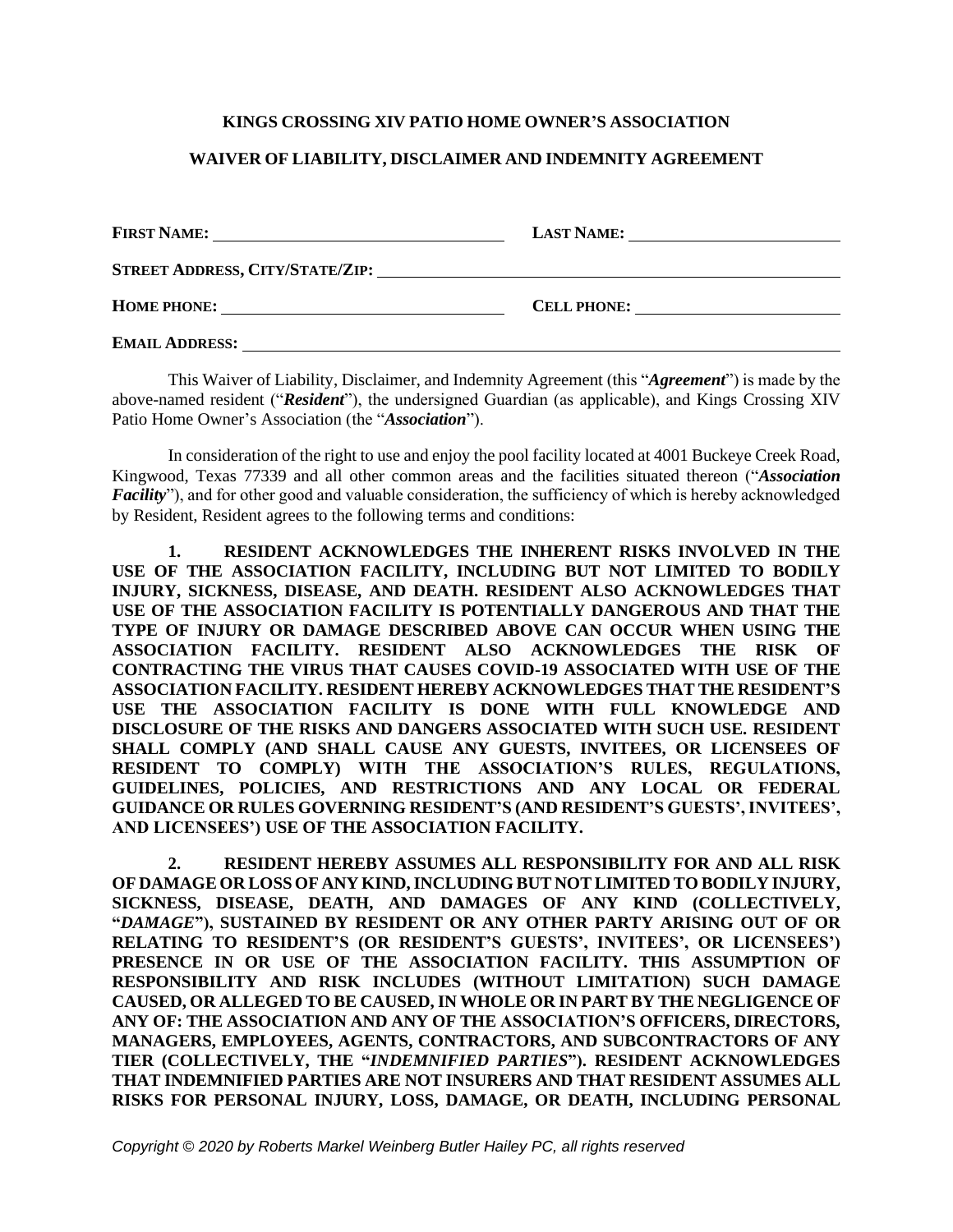**PROPERTY LOSS OR DAMAGE, AND RESIDENT FURTHER ACKNOWLEDGES THAT THE INDEMNIFIED PARTIES HAVE MADE NO REPRESENTATIONS OR WARRANTIES, NOR HAS THE RESIDENT RELIED UPON ANY REPRESENTATIONS OR WARRANTIES, EXPRESSED OR IMPLIED, AS TO THE SAFETY OF THE ASSOCIATION FACILITY.**

**3. RESIDENT ACKNOWLEDGES THAT IT IS RESIDENT'S (AND RESIDENT'S GUESTS', INVITEES', AND LICENSEES') RESPONSIBILITY TO CONSULT WITH A PHYSICIAN BEFORE USING THE ASSOCIATION FACILITY. RESIDENT REPRESENTS AND WARRANTS TO THE INDEMNIFIED PARTIES THAT RESIDENT AND ANY OF RESIDENT'S GUESTS, INVITEES, AND LICENSEES ARE SUFFICIENTLY HEALTHY AND PHYSICALLY ABLE TO USE THE ASSOCIATION FACILITY AND ENGAGE IN PHYSICAL ACTIVITIES IN THE ASSOCIATION FACILITY. RESIDENT REPRESENTS AND WARRANTS TO THE INDEMNIFIED PARTIES THAT RESIDENT WILL NOT USE THE ASSOCIATION FACILITY FOR A PERIOD OF FOURTEEN (14) DAYS IF RESIDENT OR SOMEONE IN RESIDENT'S HOME IS SICK OR HAS BEEN EXPOSED TO SOMEONE WHO IS SICK.**

**4. RESIDENT SHALL INDEMNIFY, PROTECT, HOLD HARMLESS, AND DEFEND (ON DEMAND) THE INDEMNIFIED PARTIES FROM AND AGAINST ALL CLAIMS (INCLUDING WITHOUT LIMITATION CLAIMS BROUGHT BY RESIDENT OR BY ANY GUESTS, INVITEES, OR LICENSEES OF RESIDENT) IF SUCH CLAIMS ARISE OUT OF OR RELATE TO RESIDENT'S OR ANY OF SUCH THIRD PARTIES' PRESENCE IN OR USE OF THE ASSOCIATION FACILITY. THIS COVENANT TO INDEMNIFY, HOLD HARMLESS, AND DEFEND INCLUDES (WITHOUT LIMITATION) CLAIMS CAUSED, OR ALLEGED TO BE CAUSED, IN WHOLE OR IN PART BY THE INDEMNIFIED PARTIES' OWN NEGLIGENCE, REGARDLESS OF WHETHER SUCH NEGLIGENCE IS THE SOLE, JOINT, COMPARATIVE OR CONTRIBUTORY CAUSE OF ANY CLAIM.**

5. **Miscellaneous.** This Agreement constitutes the entire agreement of the Parties with respect to the subject matter contained herein and supersedes all prior and contemporaneous understandings, agreements, representations, and warranties, both written and oral, with respect to such subject matter. If any term or provision of this Agreement or the application thereof to any party or circumstance is held invalid, illegal, or unenforceable to any extent, then the remaining terms and provisions and their application to other parties or circumstances will not be affected thereby and will be enforced to the greatest extent permitted by law. This Agreement is binding on and will inure to the benefit of the Association and Resident and their respective successors and assigns. All matters arising out of or relating to this Agreement will be governed by and construed in accordance with the internal laws of the State of Texas, excluding any conflict-of-laws rule or principle that might refer the governance or the construction of this Agreement to the laws of another jurisdiction. Any claim or cause of action arising under this Agreement may be brought only in the state courts located in Harris County, Texas and I hereby consent to the exclusive jurisdiction of such courts.

[*Signature page follows.*]